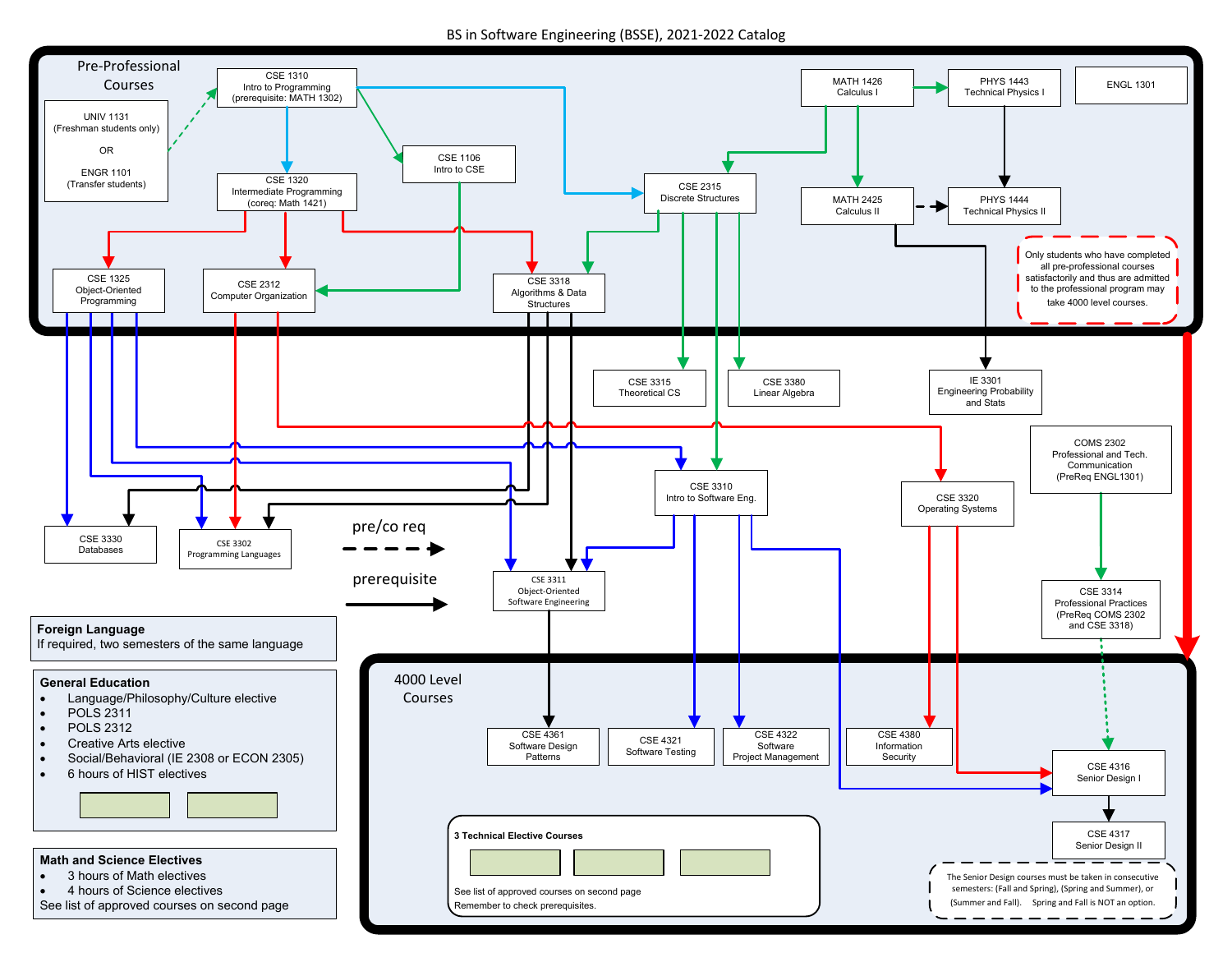#### **Mathematics Electives**

- MATH 2326 Calculus III (Fall, Spring, & Summer)
- CSE 4345 Computational Methods (Fall & Spring)

### **Science Electives**

- BIOL 1441 Cell and Molecular Biology (Fall, Spring, & Summer)
- CHEM 1441 General Chemistry (Fall, Spring, & Summer)
- CHEM 1465 Chemistry for Engineers (Fall, Spring, & Summer)
- PHYS 3313 & PHYS 3183 Intro to Modern Physics (Fall & Spring)

#### **Technical Electives**

- CSE 4303 Computer Graphics prereqs: CSE 3318 and CSE 3380 or MATH 3330 (Fall & Spring)
- CSE 4305 Compliers prereqs: CSE 3302 and CSE 3315 (Fall & Spring)
- CSE 4308 Artificial Intelligence prereqs: CSE 3318 and IE 3301 (Fall, Spring, & Summer)
- CSE 4309 Fundamentals of Machine Learning prereqs: CSE 3318, IE 3301 or MATH 3313, and CSE 3380 or MATH 3330 (Fall only)
- CSE 4310 Fundamentals of Computer Vision prereqs: CSE 3318, IE 3301 or MATH 3313, CSE 3380 or MATH 3330 (Spring only)
- CSE 4323 Quantitative Computer Architecture prereqs: CSE 3320 (Fall & Spring)
- CSE 4331 Database Implementation and Theory prereqs: CSE 3330 (Fall, Spring, & Summer)
- CSE 4334 Datamining prereqs: IE 3301 or MATH 3313 and coreq: CSE 3330 (Fall & Spring)
- CSE 4340 Fundamentals of Wireless Networks prereqs: CSE 4344 or CSE 4352 (Fluctuates)
- CSE 4344 Computer Network Organization prereqs: CSE 3320 (Fall, Spring, & Summer)
- CSE 4345 Computational Methods prereqs: CSE 3318, IE 3301 or MATH 3313, and CSE 3380 or MATH 3330 (Fall & Spring)
- CSE 4351 Parallel Processing prereqs: CSE 3320 (Fall & Spring)
- CSE 4360 Autonomous Robot Design and Programming prereqs: CSE 3318, CSE 3320, and CSE 3380 or MATH 3330 (Fall only)
- CSE 4378 Intro to Unmanned Vehicles prereqs: Department consent (Fall only)
- CSE 4381 Information Security 2 prereqs: CSE 3320 and coreq CSE 4344 (Fall & Spring)
- CSE 4382 Secure Programming prereqs: CSE 3320 (Fall & Spring)
- CSE 3313 Signal Processing prereqs: CSE 3318 and CSE 3380 or MATH 3330 (Fall & Spring)
- IE 3315 Operations Research I prereqs: coreq MATH 2326 (Fall & Spring)

#### **Language, Philosophy & Culture Electives**

- ANTHROPOLOGY (ANTH) 2322
- ARABIC (ARAB) 2310, 2314
- ARCHITECTURE (ARCH) 2300
- ART & ART HISTORY (ART) 1317
- American Sign Lang. (ASL) 2314
- CHINESE (CHIN) 2310, 2314
- CLASSICS (CLAS) 1300
- ENGLISH (ENGL) 2303, 2309, 2319, 2329
- FRENCH (FREN) 2310, 2314
- GERMAN (GERM) 2310, 2314
- GLOBAL (GLOBAL) 2301
- GREEK (GREK) 2314
- HISTORY (HIST) 2377
- INTERDISCIPLINARY STUDIES (INTS) 1310
- KOREAN (KORE) 2310, 2314
- LATIN (LATN) 2314
- LINGUISTICS (LING) 2371
- MEXICAN AMERICAN STUDIES (MAS) 2300
- PHILOSOPHY (PHIL) 1304, 2300, 2314
- RUSSIAN (RUSS) 2310 , 2314
- SOCIOLOGY (SOCI) 1310
- SPANISH (SPAN) 2310, 2314, 2315
- WOMEN'S & GENDER STUDIES (WOMS) 2310

### **Creative Arts Electives**

- ARCHITECTURE (ARCH) 1301
- ART & ART HISTORY (ART) 1301, 1309, 1310
- DANCE (DNCE) 1300
- ENGLISH (ENGL) 1375
- MUSIC (MUSI) 1300, 1302, 1304, 2300, 2301
- THEATER ARTS (THEA) 1342, 1343

### **History Electives**

- HIST 1301
- HIST 1302
- HIST 1331
- HIST 1332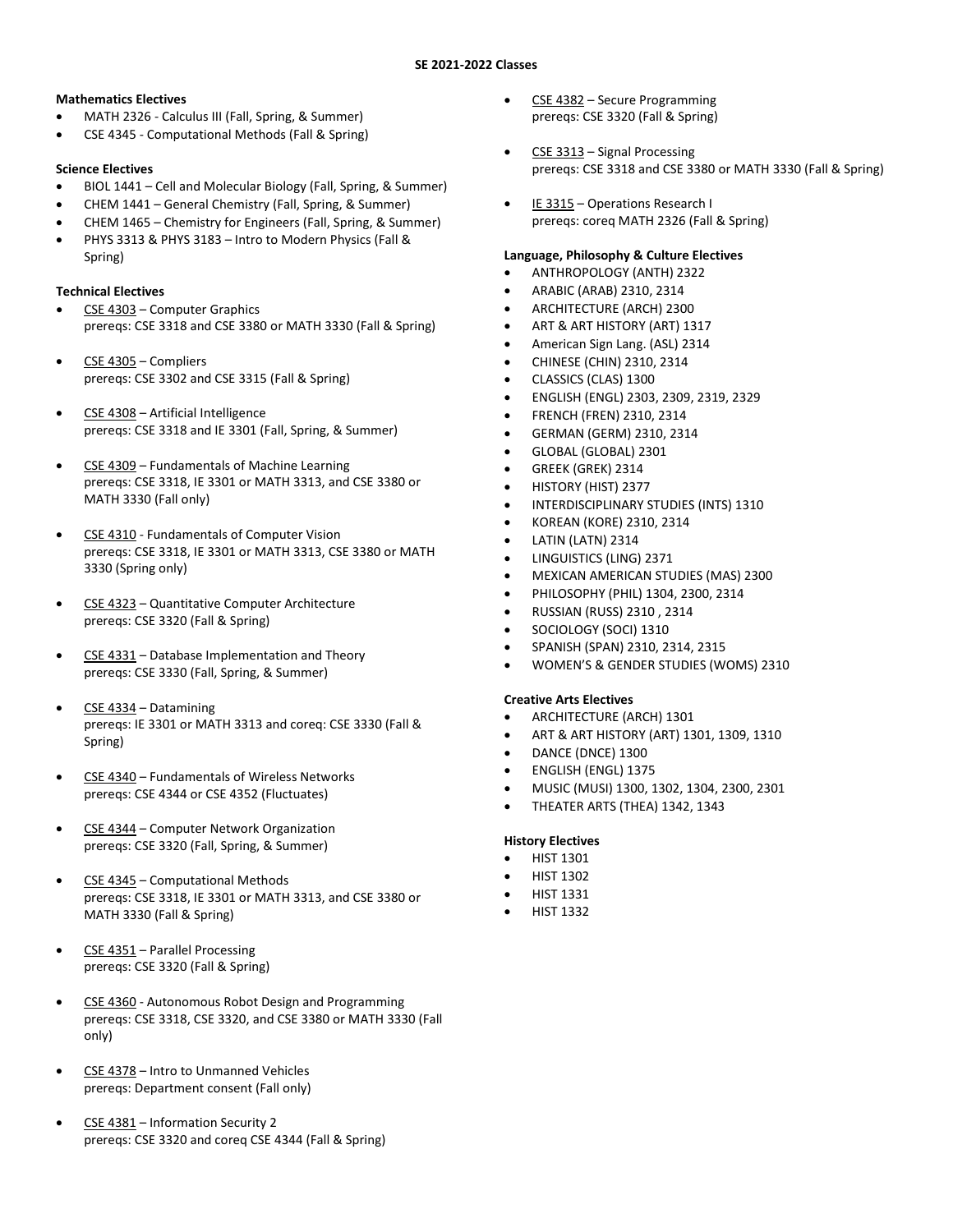

## **COLLEGE OF ENGINEERING**

Student Name: \_\_\_\_\_\_\_\_\_\_\_\_\_\_\_\_\_\_\_\_\_\_\_\_\_\_\_\_\_\_\_\_\_ UTA ID#: \_\_\_\_\_\_\_\_\_\_\_\_\_\_\_\_\_\_\_\_\_\_\_\_\_\_\_\_\_\_\_\_\_\_\_\_\_

## General Education/Core Curriculum

| Course                              | <b>Hours</b><br>Earned | <b>Hours</b> |
|-------------------------------------|------------------------|--------------|
| US History*                         |                        | 3            |
| US History*                         |                        | 3            |
| <b>POLS 2311</b>                    |                        | 3            |
| <b>POLS 2312</b>                    |                        | 3            |
| ECON 2305 or IE 2308                |                        | 3            |
| Creative Arts*                      |                        | 3            |
| Language, Philosophy, and Culture*  |                        | 3            |
| <b>ENGL 1301</b>                    |                        | 3            |
| <b>COMS 2302</b>                    |                        | 3            |
| <b>TOTAL General Education/Core</b> |                        | 27           |

### Mathematics

| Course                                 | <b>Hours</b><br>Earned | <b>Hours</b> |
|----------------------------------------|------------------------|--------------|
| MATH 1426 Calculus I                   |                        |              |
| MATH 2425 Calculus II                  |                        |              |
| IE 3301 or MATH 3313 Engr. Probability |                        | 3            |
| CSE 3380 or MATH 3330 Linear Algebra   |                        | 3            |
| Math Elective **                       |                        | 3            |
| <b>TOTAL Mathematics</b>               |                        | 1.           |

### Science

| Course                        | <b>Hours</b><br>Earned | <b>Hours</b> |
|-------------------------------|------------------------|--------------|
| PHYS 1443 Technical Physics 1 |                        |              |
| PHYS 1444 Technical Physics 2 |                        |              |
| Science Elective **           |                        |              |
| <b>TOTAL Science</b>          |                        |              |

# COE Foreign Language

\_\_ Earned in High School,

\_\_ Earned in College, or

\_\_ Exempt (ESL)

## **Total Hours for SE Degree Plan 2021: 124 Hours**

\* Refer to the UTA catalog for options [\(https://catalog.uta.edu/degreerequirements/generalcorerequirements/\)](https://catalog.uta.edu/degreerequirements/generalcorerequirements/)

\*\* Refer to flowcharts on website for options [\(https://www.uta.edu/academics/schools](https://www.uta.edu/academics/schools-colleges/engineering/academics/degree-plans)[colleges/engineering/academics/degree-plans\)](https://www.uta.edu/academics/schools-colleges/engineering/academics/degree-plans)

## Engineering Success

| Course                           | Hours<br>Earned | Hours |
|----------------------------------|-----------------|-------|
| <b>ENGR 1101 or UNIV 1131</b>    |                 |       |
| <b>TOTAL Engineering Success</b> |                 |       |

# Major: Software Engineering

| Course                                  |  | <b>Hours</b> |
|-----------------------------------------|--|--------------|
| CSE 1106 Introduction to CSE            |  | 1            |
| CSE 1310 Introduction to Programming    |  | 3            |
| CSE 1320 Intermediate Programming       |  | 3            |
| CSE 1325 Object-Oriented Programming    |  | 3            |
| <b>CSE 2312 Computer Organization</b>   |  | 3            |
| <b>CSE 2315 Discrete Structures</b>     |  | 3            |
| CSE 3318 Algorithms & Data Structures   |  | 3            |
| CSE 3302 Programming Languages          |  | 3            |
| CSE 3310 Intro to Software Engineering  |  | 3            |
| CSE 3311 Object-Oriented Software Engr. |  | 3            |
| <b>CSE 3314 Professional Practices</b>  |  | 3            |
| <b>CSE 3315 Theoretical Concepts</b>    |  | 3            |
| <b>CSE 3320 Operating Systems</b>       |  | 3            |
| CSE 3330 Database Systems               |  | 3            |
| CSE 4316 Senior Design I**              |  | 3            |
| CSE 4317 Senior Design II**             |  | 3            |
| CSE 4321 Software Testing**             |  | 3            |
| CSE 4322 Software Project               |  | 3            |
| Management**                            |  |              |
| CSE 4361 Software Design Patterns**     |  | 3            |
| CSE 4380 Information Security**         |  | 3            |
| Technical Elective**                    |  | 3            |
| Technical Elective**                    |  | 3            |
| Technical Elective**                    |  | 3            |
| <b>TOTAL Software Engineering</b>       |  | 67           |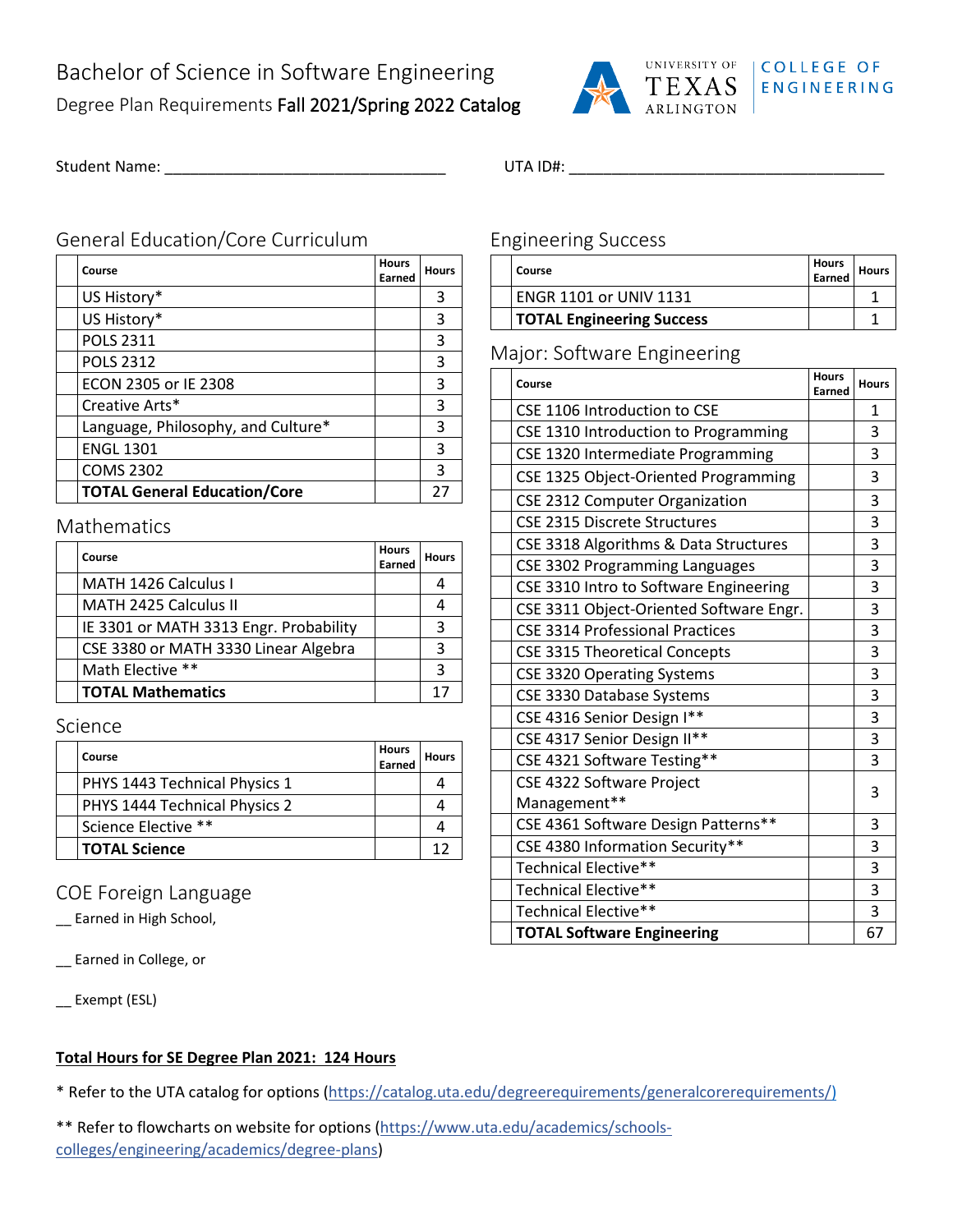# BS in Software Engineering Course Pre/Co-requisite Requirements 2021-2022

- This document lists all courses required for a BS degree in Software Engineering along with any required pre-requisites and co-requisites.
- For Texas Common Course Number (TCCN), visit [https://www.uta.edu/admissions/apply/transfer/transfer-guides.](https://www.uta.edu/admissions/apply/transfer/transfer-guides) Scroll down the page to view "Current" Transfer Guides." Prior to registering, confirm with your UTA advisor any courses you plan to take outside of UTA.
- This document lists three categories of course requirements: 1. General Education; 2. Pre-professional; and 3. Professional.
- To be eligible to enroll in College of Engineering (COE) pre-professional and/or professional level courses, must be in ["good standing"](https://catalog.uta.edu/engineering/) with the College

# **1. General Education**

### U.S. History

| <b>Course Required</b>                             | <b>Prerequisites</b> | Corequisites*           | UTA Alternative<br><b>Course Options</b> |
|----------------------------------------------------|----------------------|-------------------------|------------------------------------------|
| Any U.S. History course from the UTA approved list | None                 | ENGL 1301 (HIST 1301/2) | None                                     |
| Any U.S. History course from the UTA approved list | None                 | ENGL 1301 (HIST 1301/2) | None                                     |

### Political Science

| <b>Course Required</b>                      | <b>Prerequisites</b> | Corequisites* | UTA Alternative<br><b>Course Options</b> |
|---------------------------------------------|----------------------|---------------|------------------------------------------|
| POLS 2311 – Government of the United States | None                 | None          | None                                     |
| POLS 2312 – State and Local Government      | None                 | None          | None                                     |

### Social/Behavioral Science

| <b>Course Required</b>                                                           | <b>Prerequisites</b>    | Corequisites* | <b>UTA Alternative</b><br><b>Course Options</b> |
|----------------------------------------------------------------------------------|-------------------------|---------------|-------------------------------------------------|
| IE 2308 – Economics for Engineers or<br>ECON 2305 – Principles of Macroeconomics | MATH 1426 (for IE 2308) | None          | None                                            |

## Creative Arts

| <b>Course Required</b>                              | <b>Prerequisites</b> | Corequisites* | <b>UTA Alternative</b><br><b>Course Options</b> |
|-----------------------------------------------------|----------------------|---------------|-------------------------------------------------|
| Any Creative Arts course from the UTA approved list | Varies               | None          | None                                            |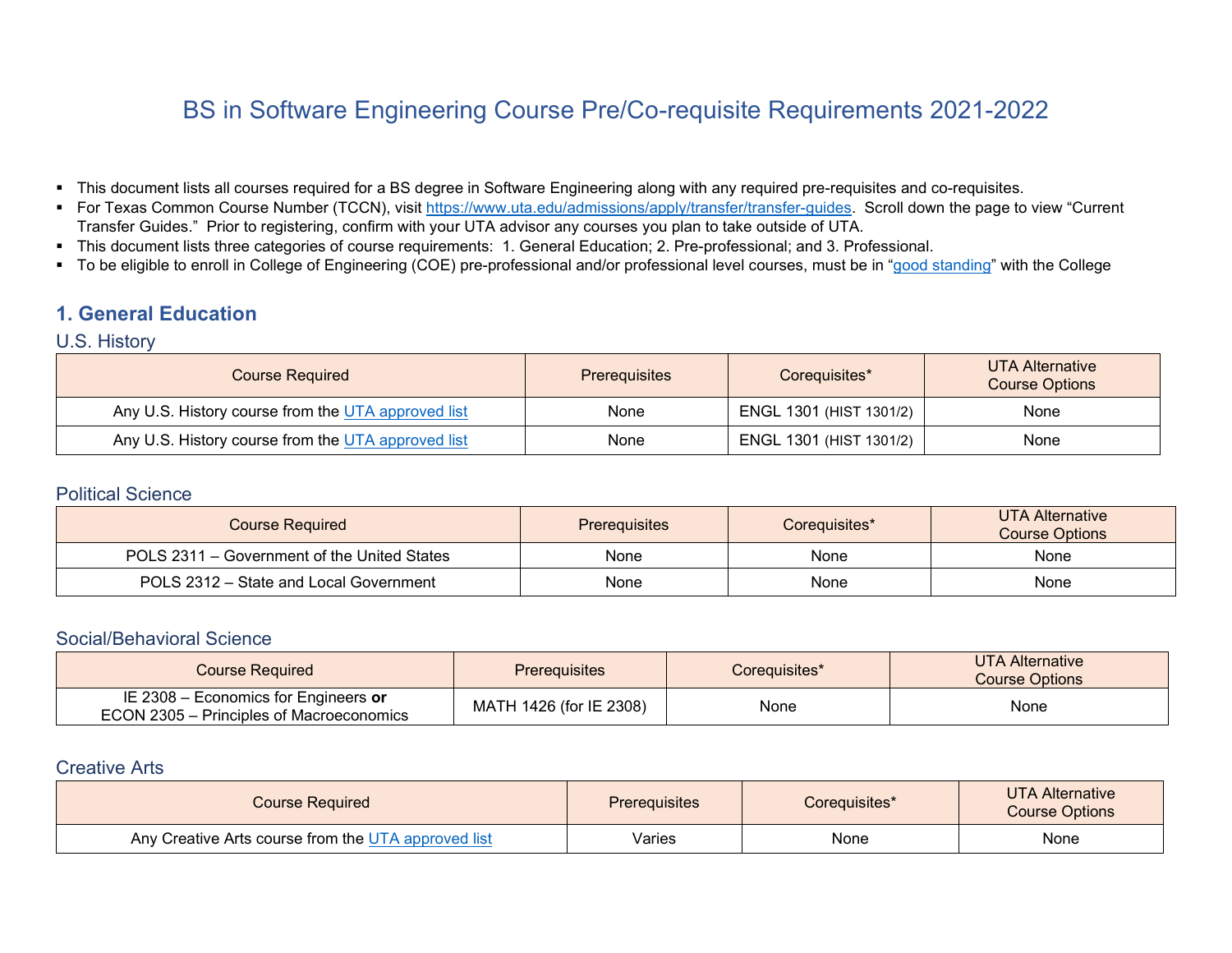# Language, Philosophy, Culture

| <b>Course Required</b>                                              | <b>Prerequisites</b> | Coreguisites* | UTA Alternative<br><b>Course Options</b> |
|---------------------------------------------------------------------|----------------------|---------------|------------------------------------------|
| Any Language, Philosophy, Culture course from the UTA approved list | Varies               | None          | None                                     |

# **Communication**

| <b>Course Required</b>                               | <b>Prerequisites</b>                             | Corequisites* | UTA Alternative<br><b>Course Options</b> |
|------------------------------------------------------|--------------------------------------------------|---------------|------------------------------------------|
| ENGL 1301 - Rhetoric and Composition 1               | None                                             | None          | None                                     |
| COMS 2302 - Professional and Technical Communication | ENGL $1301 + a$ minimum of<br>30 college credits | None          | None                                     |

# **Mathematics**

| <b>Course Required</b>                                                   | Prerequisites                                                                        | Corequisites* | <b>UTA Alternative Course</b><br><b>Options</b> |
|--------------------------------------------------------------------------|--------------------------------------------------------------------------------------|---------------|-------------------------------------------------|
| MATH 1426 - Calculus 1                                                   | MATH 1421 or ALEKS scores                                                            | None          | None                                            |
| MATH 2425 - Calculus 2                                                   | MATH 1426                                                                            | None          | None                                            |
| IE 3301 - Engineering Probability or MATH 3313 -<br>Intro to Probability | IE 3301: MATH 2425 (or concurrent enrollment)<br>MATH 3313: C or better in MATH 2326 | None          | None                                            |
| CSE 3380 or MATH 3330 - Introduction to Linear<br>Algebra                | For CSE 3380- C or better in CSE 2315<br>For MATH 3330- C or better in MATH 2425     | None          | None                                            |
| <b>MATH Elective</b>                                                     | Varies                                                                               | Varies        | Varies                                          |

# **Science**

| <b>Course Required</b>         | <b>Prerequisites</b> | Corequisites* | <b>UTA Alternative</b><br><b>Course Options</b> |
|--------------------------------|----------------------|---------------|-------------------------------------------------|
| PHYS 1443 – Physics 2 with Lab | MATH 1426            | None          | None                                            |
| PHYS 1444 – Physics 2 with Lab | <b>PHYS 1443</b>     | MATH 2425     | None                                            |
| Science Elective               | Varies               | Varies        | Varies                                          |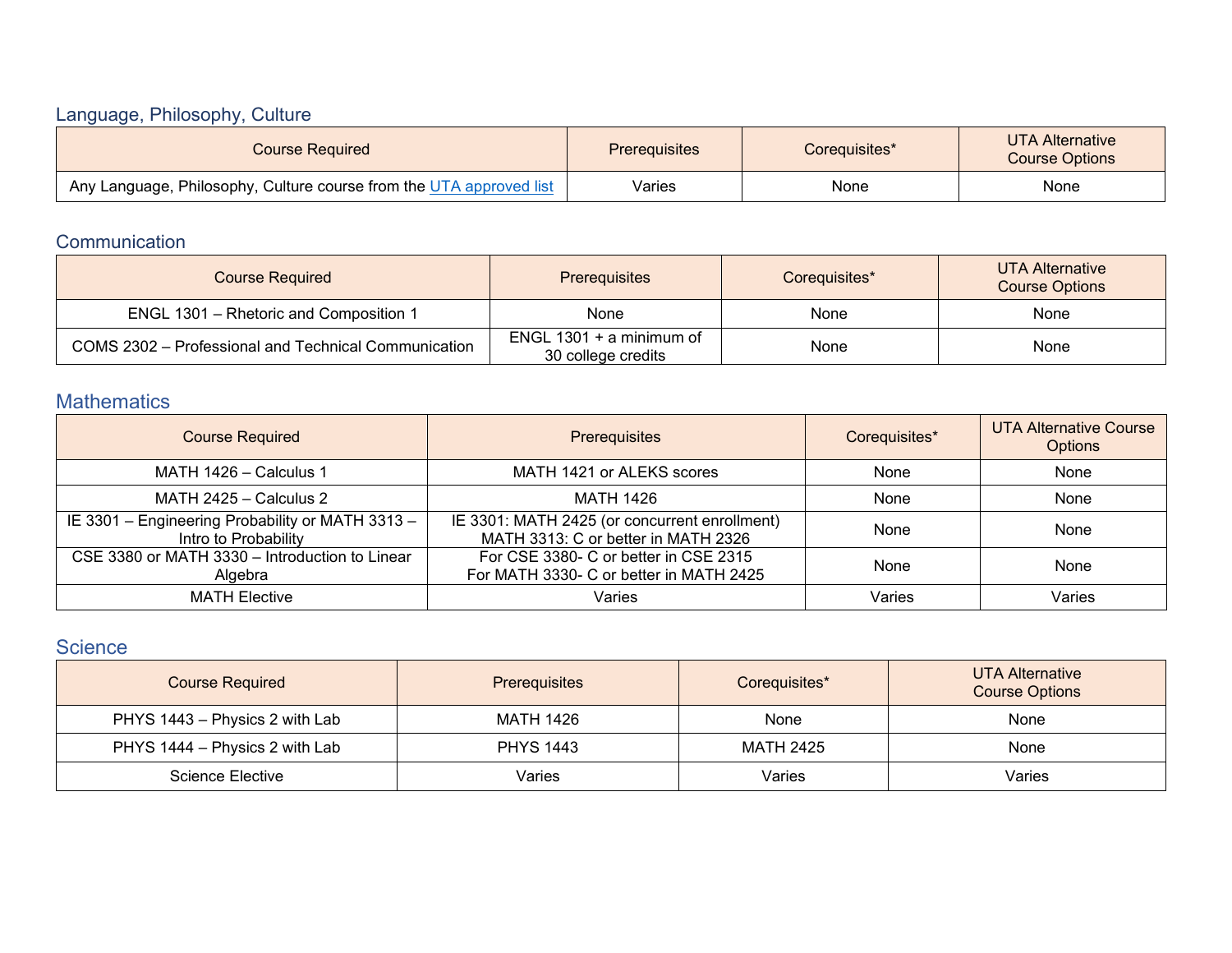# **Engineering**

| <b>Course Required</b>                                 | <b>Prerequisites</b> | Corequisites* | UTA Alternative Course<br><b>Options</b> |
|--------------------------------------------------------|----------------------|---------------|------------------------------------------|
| Transfer Students: ENGR 1101 - Entrance to Engineering |                      |               |                                          |
|                                                        | None                 | None          | None                                     |
| Freshmen: UNIV 1131 - Student Success                  |                      |               |                                          |

# **2. Software Engineering Pre-Professional Engineering Courses**

| <b>Course Required</b>                                                | Prerequisites                                                                                                                                                                                                                                                                                                 | Corequisites*                 | <b>UTA</b><br>Alternative<br><b>Course Options</b> |
|-----------------------------------------------------------------------|---------------------------------------------------------------------------------------------------------------------------------------------------------------------------------------------------------------------------------------------------------------------------------------------------------------|-------------------------------|----------------------------------------------------|
| CSE 1106 - Introduction to Computer Science and<br>Engineering        | <b>CSE 1310</b>                                                                                                                                                                                                                                                                                               | None                          | None                                               |
| CSE 1310 - Introduction to Computers and<br>Programming               | C or better in MATH 1302 or C or better (or<br>concurrent enrollment) a subsequent mathematics<br>course (MATH 1421, MATH 1426, MATH 2425,<br>MATH 2326, MATH 3330, HONR-SC 1426 or<br>HONR-SC 2425) and C or better in UNIV 1131 (or<br>concurrent enrollment) or ENGR 1101 (or<br>concurrent enrollment)    | <b>ENGR 1101 or UNIV 1131</b> | None                                               |
| CSE 1320 - Intermediate Programming                                   | C or better in CSE 1310 or C or better in CSE<br>1312, and C or better in (or concurrent enrollment<br>in) (MATH 1421, MATH 1426, MATH 2425, MATH<br>2326, MATH 3330, HONR-SC 1426, or HONR-SC<br>2425) and C or better in UNIV 1131 (or concurrent<br>enrollment) or ENGR 1101 (or concurrent<br>enrollment) | <b>ENGR 1101 or UNIV 1131</b> | None                                               |
| CSE 1325 - Object-Oriented Programming                                | <b>CSE 1320</b>                                                                                                                                                                                                                                                                                               | None                          | None                                               |
| CSE 2312 - Computer Organization and Assembly<br>Language Programming | A C or better in CSE 1320 and a C or better in CSE<br>1106                                                                                                                                                                                                                                                    | None                          | None                                               |
| CSE 2315 - Discrete Structures                                        | C or better in CSE 1310 and MATH 1426 (or C or<br>better in or concurrent enrollment in MATH 2425)                                                                                                                                                                                                            | None                          | None                                               |
| CSE 3318 - Algorithms and Date Structures                             | CSE 1320 and CSE 2315                                                                                                                                                                                                                                                                                         | None                          | None                                               |
| CSE 3302 - Programming Languages                                      | C or better in each of the following: CSE 1325,<br>CSE 2312 and CSE 3318                                                                                                                                                                                                                                      | None                          | None                                               |
| CSE 3310 - Fundamental of Software Engineering                        | C or better in each of the following: CSE 1320,<br>CSE 1325 and CSE 2315                                                                                                                                                                                                                                      | None                          | None                                               |